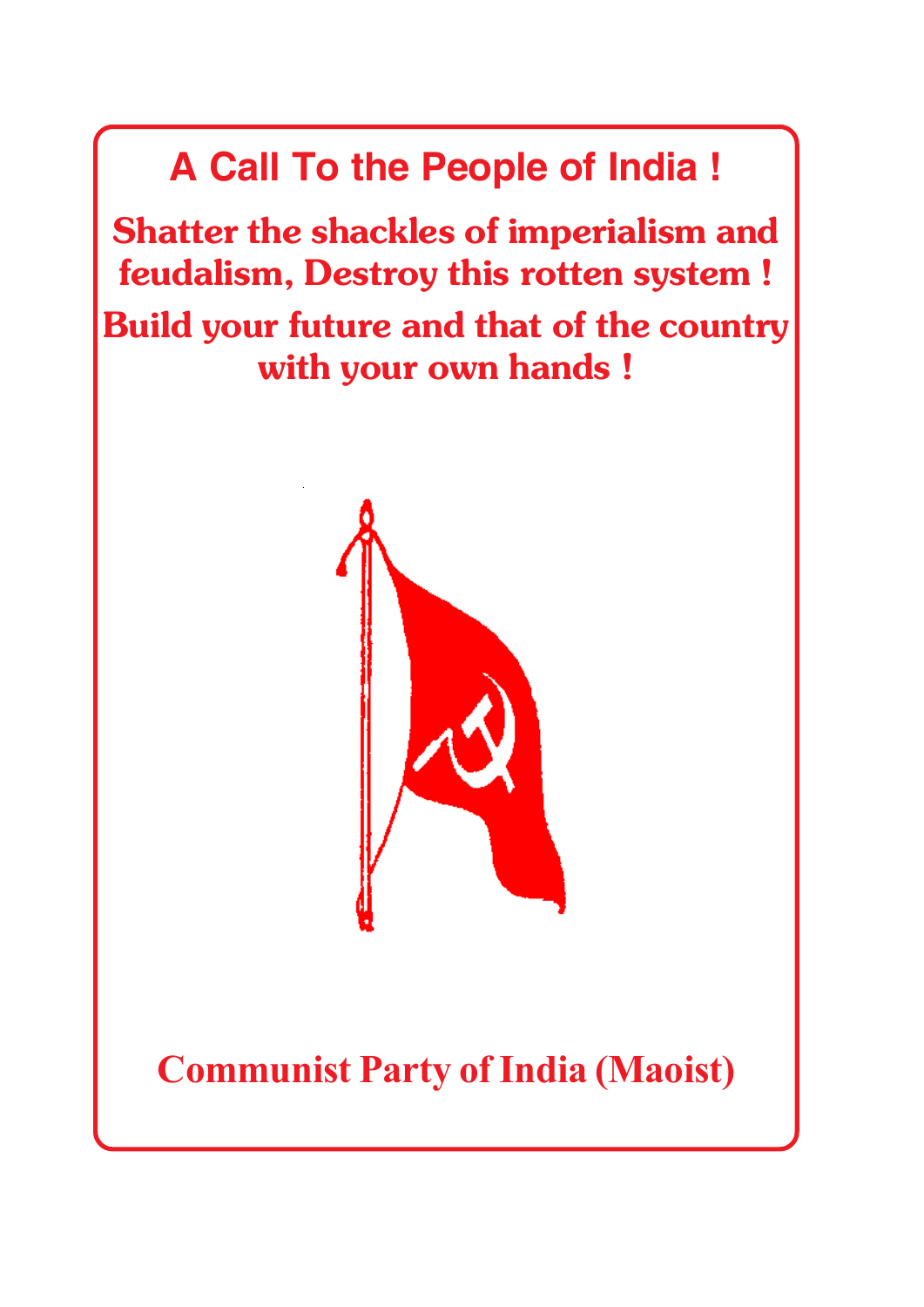# **A Call To the People of India !**

### **Shatter the shackles of imperialism and feudalism, Destroy this rotten system ! Build your future and that of the country with your own hands !**

#### **Dear people,**

Warmest greetings to you from the Communist Party of India (Maoist) on the occasion of its 10th founding anniversary.

Ten years ago, we came before you to announce a joyous event – the merger of two revolutionary streams. A single Maoist party, the Communist Party of India (Maoist) was formed on the 21st of September, 2004, to shoulder the tasks of revolution. Today we place before you an account of these momentous years. It has been a decade of heroic struggle and sacrifices by the best daughters and sons of this land. Nearly two thousand and five hundred of them, from Dandakaranya (Chattisgarh), Bihar, Jharkhand, Andhra Pradesh, Telengana, Maharashtra, Odisha, Paschim Banga, Karnataka, Tamil Nadu, Uttar Pradesh, Uttarakhand and Asom, laid down their precious lives. They include hundreds of great leaders of the revolution, from the topmost level of our party to its basic levels. Scores of valiant fighters of the People's Liberation Guerrilla Army shed their blood in battle with the oppressor's mercenaries. Many among the masses too made the highest sacrifice.

This blood was not shed in vain. It has built on past achievements and valuable experiences. It fuelled a decade of resolute struggle in the political, military, economic and cultural spheres. This was a period which saw ever more militant mobilisation of lakhs of people, people at the bottommost levels of society, in mighty revolt to destroy the oppression and exploitation weighing heavy on them for ages. Glorious years when the shoots of new political power were further nurtured through the destruction of the old power and more extensive building of a new society in a primary stage. And, in this process, the People's Liberation Guerrilla Army (PLGA) was further strengthened in its fighting capability. Its base force, the People's Militia, now numbers in the thousands. These brave women and men stand firm, weapons in hand, to defend every achievement of the people — political,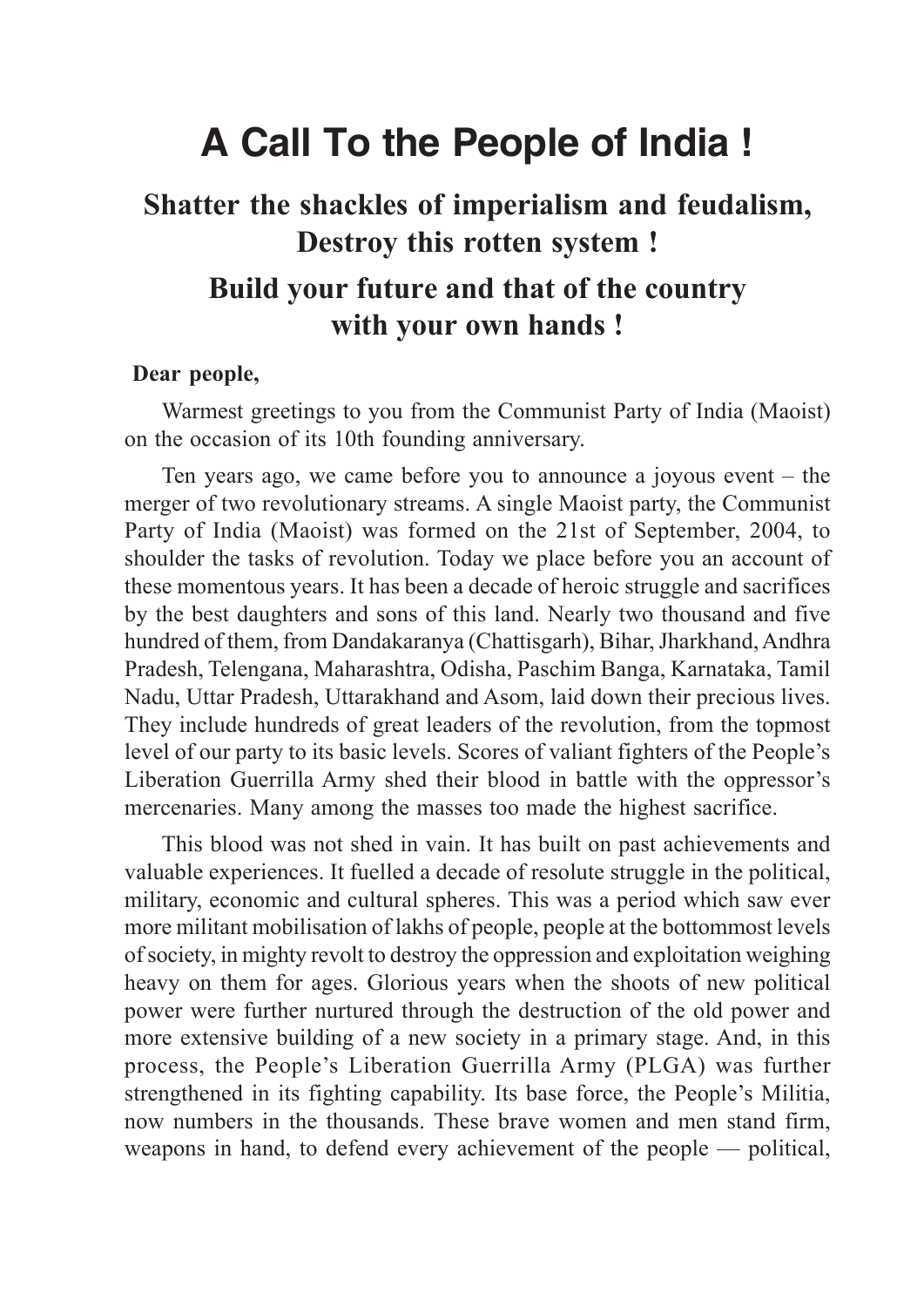economic, social, cultural and environmental — particularly, the emerging new society they are building.

Yes, we have striven hard to fulfil the promise given to you and made advance. It is so, because we are communists. Our words are sealed in deeds, serving the people. Inheriting the finest traditions of the countless rebellions waged by the peoples of this land throughout the centuries against their oppressors, both local and foreign, drawing inspiration from the heroic struggles of a long line of patriots who fought for true independence from British colonialism, boldly taking up the banner of armed struggle bequeathed to us by the red fighters of the Telengana armed struggle, Tebhaga and Punnapra-Vayalar, forever holding high the Red flag crimson with the blood of lakhs martyrs throughout the world, we will fight on — till our beloved country is liberated from the clutches of imperialism and its lackeys, to make it a base of the world socialist revolution, to advance through socialism to the bright future of communism. We will fight as a contingent of the international proletariat, as comrades-in-arms with all oppressed nations and oppressed people and broad masses of capitalist countries. It is so, because we are the children of that mighty Spring Thunder that shook up the whole of India the great Naxalbari armed peasant rebellion of 1967. We have been taught and trained by our great founder leaders, comrades Charu Majumdar and Kanhai Chatterjee and by several other beloved leaders. We are guided by the ideology of the international proletariat, Marxism-Leninism-Maoism.

#### **Dear people,**

We were led to believe that our country became independent in 1947. Yes, it is true that the hated colonial rule was ended. But the misery of our lives forces us to acknowledge a bitter truth — the foreign masters have only stepped behind a curtain. All the vital controls are still in their hands. We see their presence in the big multinational companies that come to exploit our labour and plunder our resources; in the scant value they attach to our lives as seen in the murderous Bhopal gas incident. We witness it in the control foreign powers have over our entire country in a thousand ways. We see it in the aggressive promotion of consumerism and self-indulgent individualism. We experience it in the invasion of their decadent values and the contempt they breed for our richly diverse ways of life and cultures. We feel its oppressive weight in the disastrous economic policies they impose through agencies like the IMF, World Bank and WTO; policies that uproot people, create new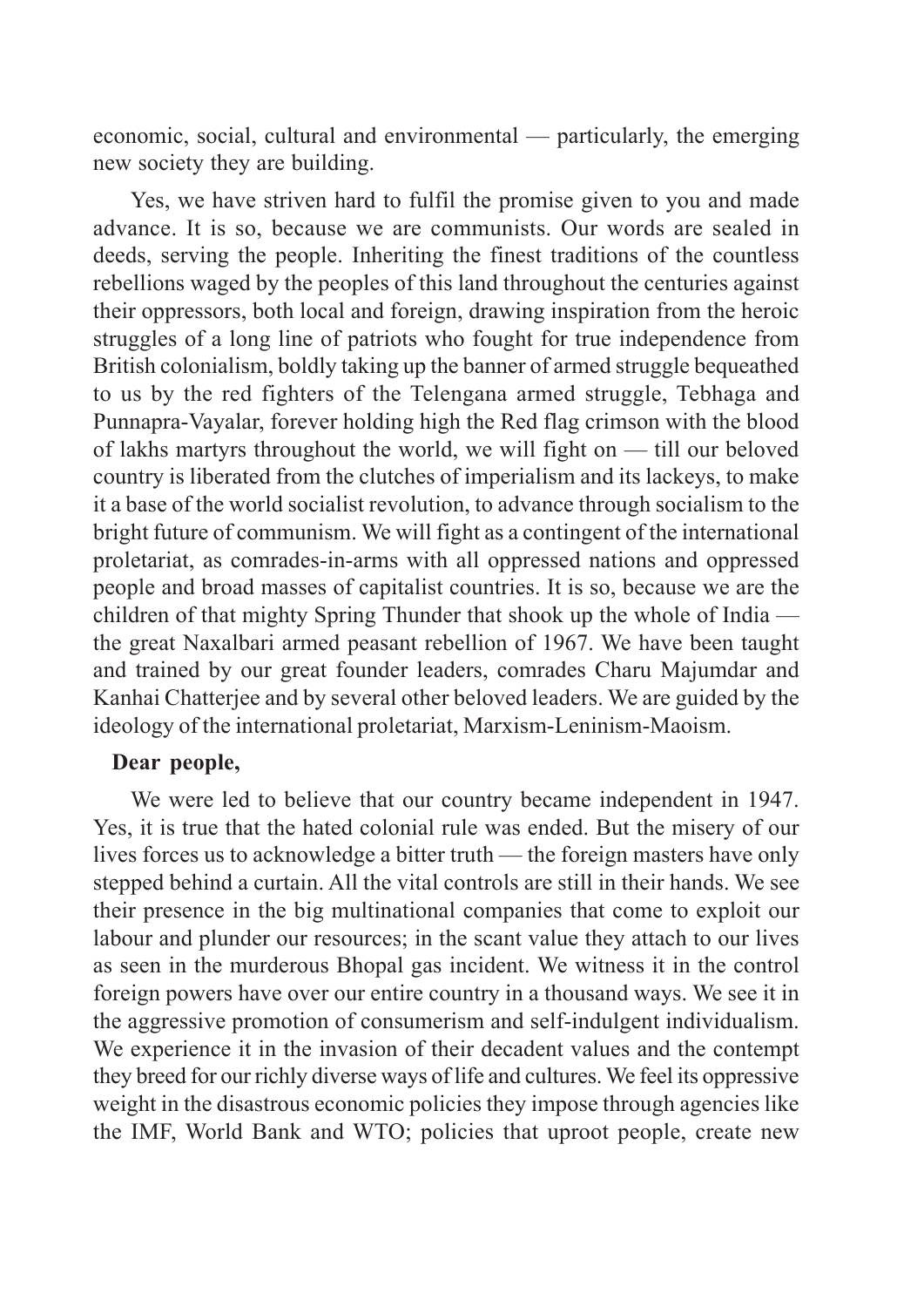shackles of dependence and pollute the air, water and earth. We see its sinister hands in the arming and training of the Indian state in the counter-revolutionary 'war on the people' waged against the revolutionary armed agrarian revolutionary war. This is imperialism, one of the big mountains weighing on us.

There are two more of them.

The rulers tell us we are fast advancing to information highways, bullet trains, hi-tech cities and what not. They go on and on. But look around you, look at your lives. Despite all those gadgets, smart phones, cable TVs, motor cycles and flashy dresses why do the chains of hidebound tradition weigh so heavy? Why do the landlord, old or new, and the greedy moneylender still corner the major chunk of the peasants' surplus? Why are their wishes inviolate, their word the law, when all of us are supposed to be equal? Why is most of the land still in the hands of few, while the vast majority eke out a meagre living either selling their labour or trudging on scraps of land? Why are women fettered in obnoxious customs? Why is the dalit still preyed upon? Why are the adivasis scorned? Why this ridiculous spectacle of Brahmanic rituals heralding the launch of high tech space vehicles? Why is the inhuman caste system still alive and strong? There are many changes, new things not seen before. But the age-old structures and values of the caste system, of patriarchy, of landlordism still remain. This is feudalism inextricably bound up with caste, another big mountain crushing us.

Yes, the rulers at times admit, there are still vestiges of the old. But they would direct our sight to the glitz of fast growing cities, to huge factories, to big corporates, some of whom have even spread out abroad. Very well, but do you really need to be reminded? Haven't you suffered them, living and slogging in the squalor of slums right in the midst of those glittering cities? Don't you already know them for their land grabbing, resource plundering, greed which drove you from your ancestors lands? Haven't you known their rapacious exploitation, experienced their denial of basic rights and witnessed their murderous attacks on those who demand them? But that is not all. They are big capitalists, no doubt. Yet, for all their pretensions, they are mere servitors of foreign interests, of the imperialists. Born as commission agents of the colonial rulers, they have forever depended on them in all aspects of their existence and growth. They thrive on this dependence. They sell out our country, its people and resources to the foreign marauders. And in their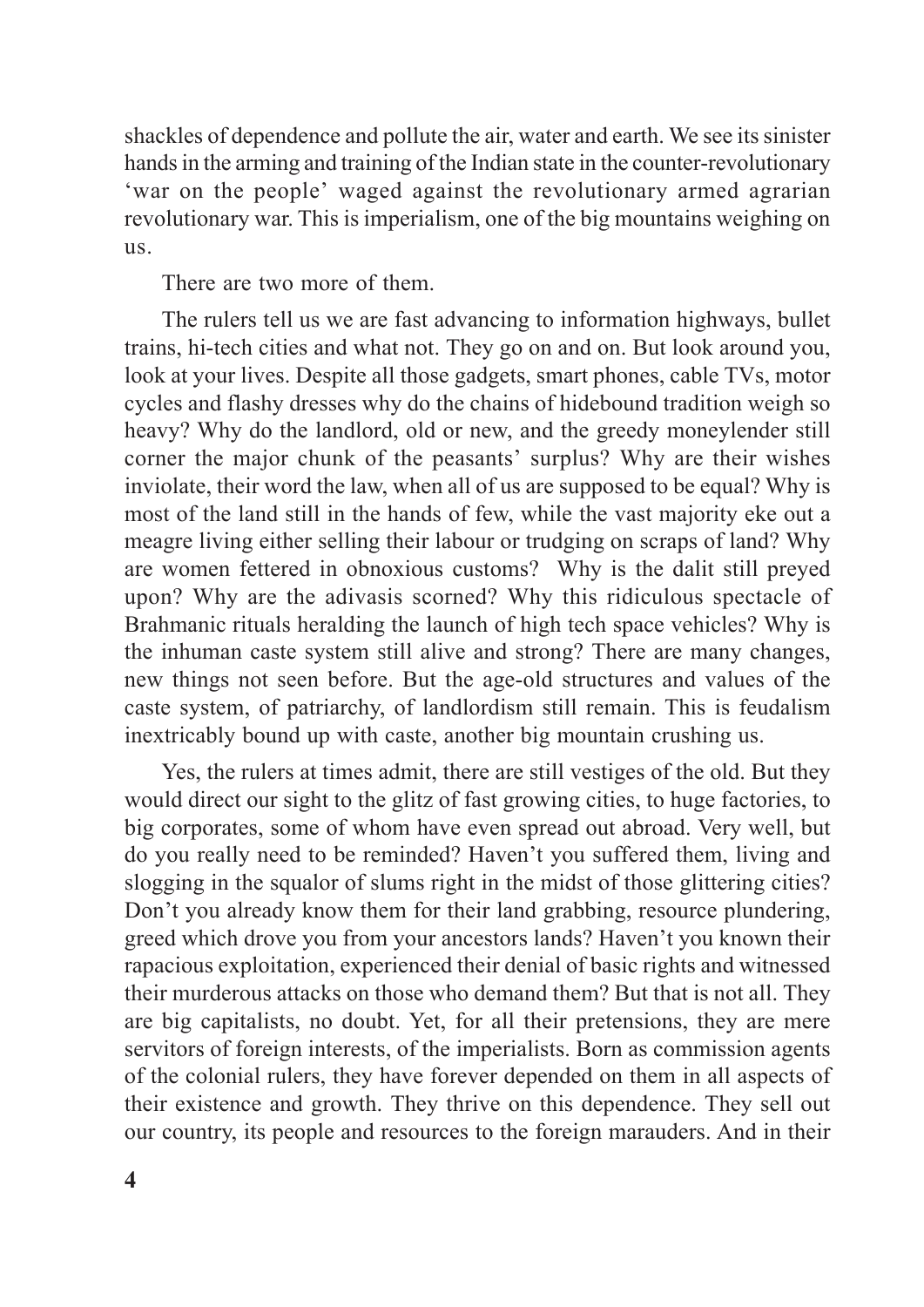core they conserve Brahmanic feudal values, no matter how modern the technology they employ. From their birth they have remained tied up to feudalism. They are the comprador-bureaucrat capitalists, representing bureaucrat capitalism, yet another big mountain bearing down on us.

These are the three huge mountains weighing down on us. They squeeze out our breath, break our backs. They block our country's development and progress. To take our destiny into our own hands, stand up in freedom, breathe the fresh air of democracy and equality, enjoy the fruits of our labour, clean up the air, water and earth, rid society of the evils of caste, patriarchy and communalism, dynamite Brahmanism that lies at the core of everything reactionary in India, yes, to live as human beings, we must overthrow them. This is what we fight for. This is the meaning of the new democratic revolution we wage. This revolution will bring national independence uprooting imperialist slavery, exploitation and control, and will establish people's democracy uprooting the feudal autocracy. It will establish the rule of the workers, peasants, urban petty bourgeoisie and national bourgeoisie under the leadership of the working class. The New Democratic state would unequivocally recognize the right to self-determination of the nationalities including the right to secession.

They say India is a republic, a secular democracy. The Constitution even lays claims on its being 'socialist'! Isn't this an outrageous mockery of the crores forced to live on 20 rupees per day? And its secularism? Has there been a single year since 1947 without communal attacks, mainly targeting the Muslim minority? Who can forget the thousands massacred in the pogroms against the Sikhs under Congress rule in 1984 and against the Muslims in 2002 under BJP rule? The rulers claim India's strength lie in its 'unity in diversity'. But how are these national and cultural diversities treated? With arrogant contempt, racist, casteist slurs and attacks. That has been the plight of not only adivasis and dalits. It is the searing experience of all the national peoples in the North Eastern States of India. Many nationalities fighting for their freedom, such as the Kashmiris, Nagas and Manipuris, have been under the jackboots of the Indian Army for decades together. They are subjected to the worst atrocities and denied all legal redress by laws that protect the Army from prosecution. Everything, its murders, rapes, tortures, yes everything is Constitutionally sanctioned! The plight of thousands of prisoners, locked up in unimaginable conditions, completes this damning picture of Indian democracy. Their vast majority comes from the bottommost levels of society.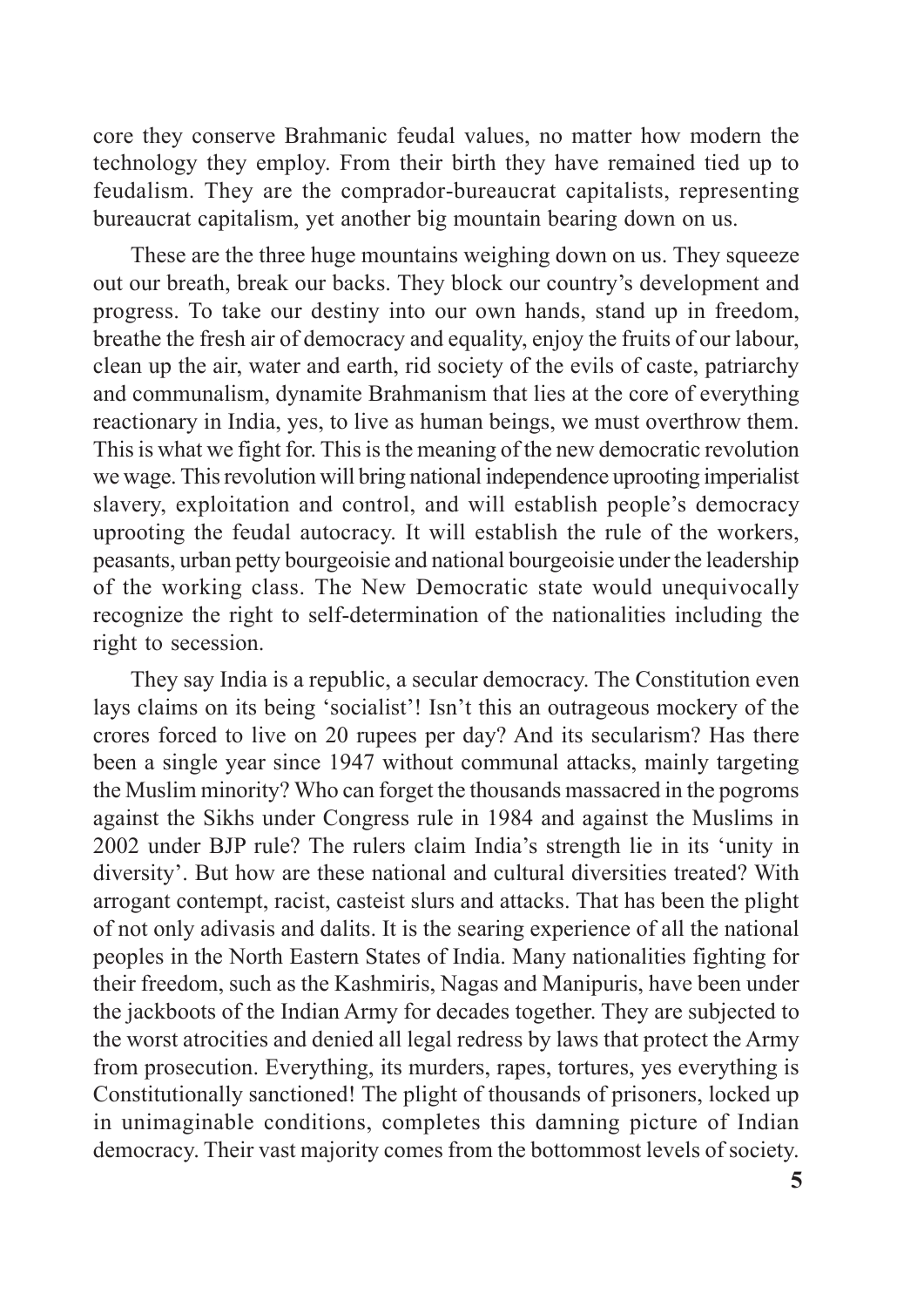Charged with trivial crimes whose punishment would be no more than a year or two, they languish in jails for years together without bail or trial. As for the Maoist political prisoners, the torture in police camps is extended to the jails, by denying them basic rights including medical care, blocking their access to literature and news, limiting or even preventing family visits and obstructing legal rights.

#### **Why should we live in this hell?**

The rulers accuse us of violence, of destruction. But what about the violence of this society they protect? Isn't their social system a continuous assault on human existence? When will they account for the countless lives destroyed every minute, or the living dead who barely manage to exist? Where will they answer for the destruction and havoc they create in society and the environment? Our violence is a just reply to this. What we destroy is this human-devouring system, its values and culture. But this is not some mindless act. With the participation and support of the vast masses of the oppressed people of this country, the PLGA led by our party destroys to create. Its violence is purposeful. It is ploughing up the land to clear out anti-people and obsolete relations, structures and institutions. Together with the masses, it plants and builds a new political power, a new social order. These now exist at the primary level as Revolutionary People's Committees (popularly known as Krantikari Janatana Sarkars, Krantikari Jan Committees or Viplava Praja Committees) in the guerrilla bases of Central and Eastern India.

These centres of new political power are as yet mere specs in this vast land. But they already make possible a meaningful life, vibrant with the strength of cooperation, collectivity, rich in values of humane care and concern. They realise the centuries old dream of the exploited to be their own masters. They ensure land to the peasantry. They allow the adivasis to foster the new while nurturing their distinctiveness. They enable the dalits to live a life of dignity. They create space for women by supporting their struggle for liberation. This is the promise of a future for India — a democratic, sovereign, federal, people's republic; self-reliant, just and equitable. This is what is possible if we dare to fight and reach for the heights.

### **What is this new society? What has it already achieved?**

**6** In these villages the Indian state has been destroyed. The outdated authority of feudals and those tribal elders, who lorded over people, has come to an end. The bondage of caste has been smashed and ground prepared for its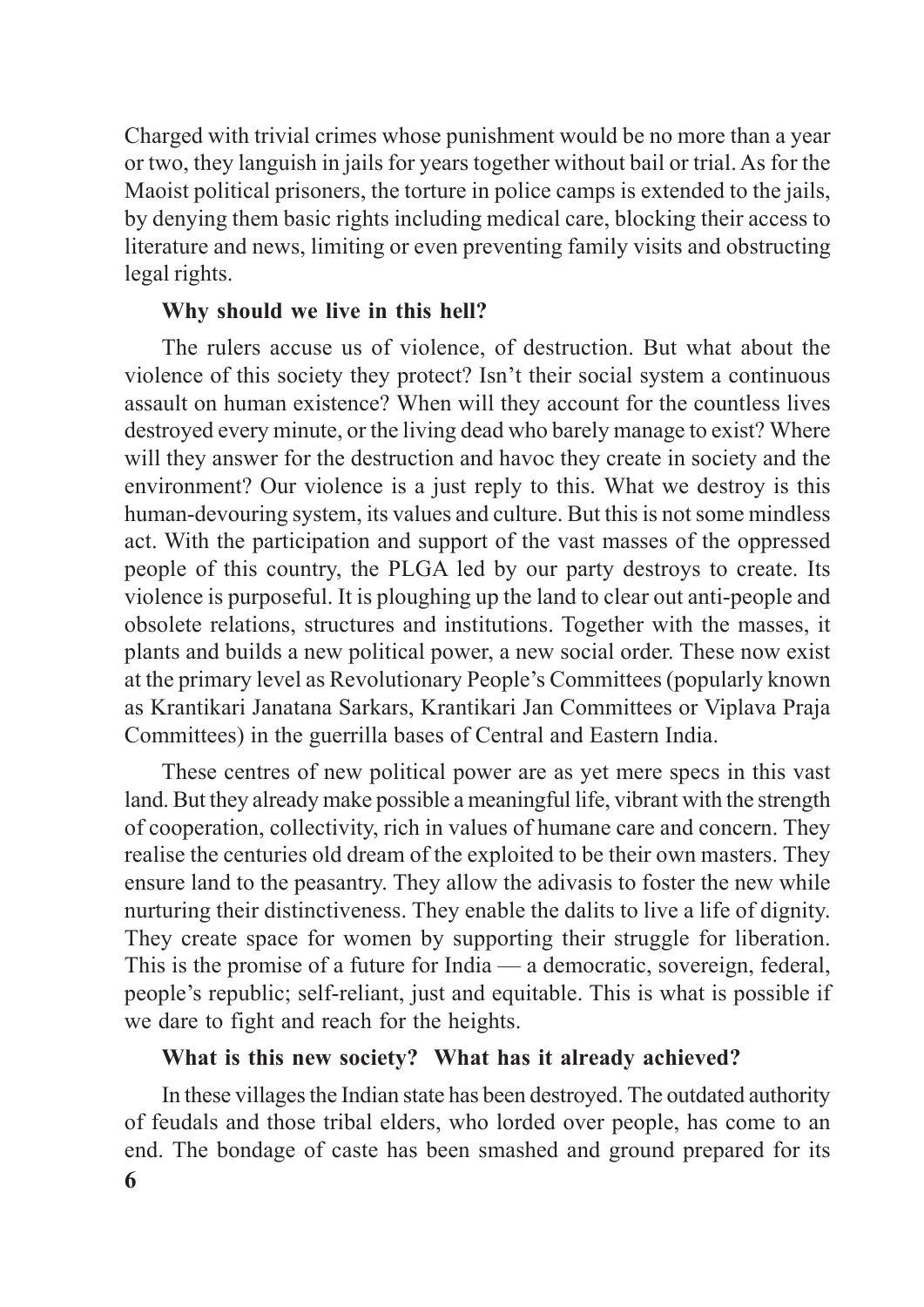annihilation. Organs of people's political power were established. This new democratic power is the biggest success achieved by the people through people's war. The Revolutionary People's Committee at village level, with 9 to 11 members, is directly elected every two/three years by all adults, except a few who oppose people and stand in support of the reactionary state and their armed forces and gangs. The voters have the 'Right to recall'. Women have right over half of the political power through equal representation. The people have the all fundamental democratic rights — - Right to meet, Right to form organization, Right to conduct strikes and demonstrations, Right to live according to one's wish, Right to primary education, Right to primary medical treatment, Right to gain minimum employment, etc.

The RPC addresses all aspects of the people's lives through its defence, finance, agriculture, trade and industry, judicial, education and culture, health and social welfare, forest protection and public relations departments.

On the basis of 'Land to the Tiller' forest lands were distributed by the RPC to all those who have no land or have scant land. Where people are well organised, women own half of the proprietary right over land. "Equal wages for equal work" is being implemented. Bazaar committees are working to end the indiscriminate exploitation in weekly bazaars. Mass struggles demanding fair wage rates were successfully waged and there was an increase in fund collection to fulfil the needs of the people. All kinds of restrictions and taxes on collection of forest produce were annulled. Forest produce can be freely collected and consumed. The slogan of "All rights to the Adivasis/ local people over Forests" has been realised. There is a ban on taking away any kind of resources from the forest without permission from the RPCs. New entry of imperialist multinational companies (MNCs) and comprador companies has been blocked.

Apart from creating irrigation facilities for crops to increase the average yield and encouraging the usage of organic manure and high-quality local seeds, the RPCs assist the poor peasantry in all possible ways to cultivate their lands. Where conditions permit, with the purpose of raising living standards, fulfilling the masses food needs and those of the PLGA, all efforts are made to develop agricultural production and thus ease dependence on the market. The RPCs are themselves establishing agricultural farms. Mutual aid/ work teams are formed to fulfil various productive tasks and services. Grain Cooperative Associations are formed. The effort to provide nutritious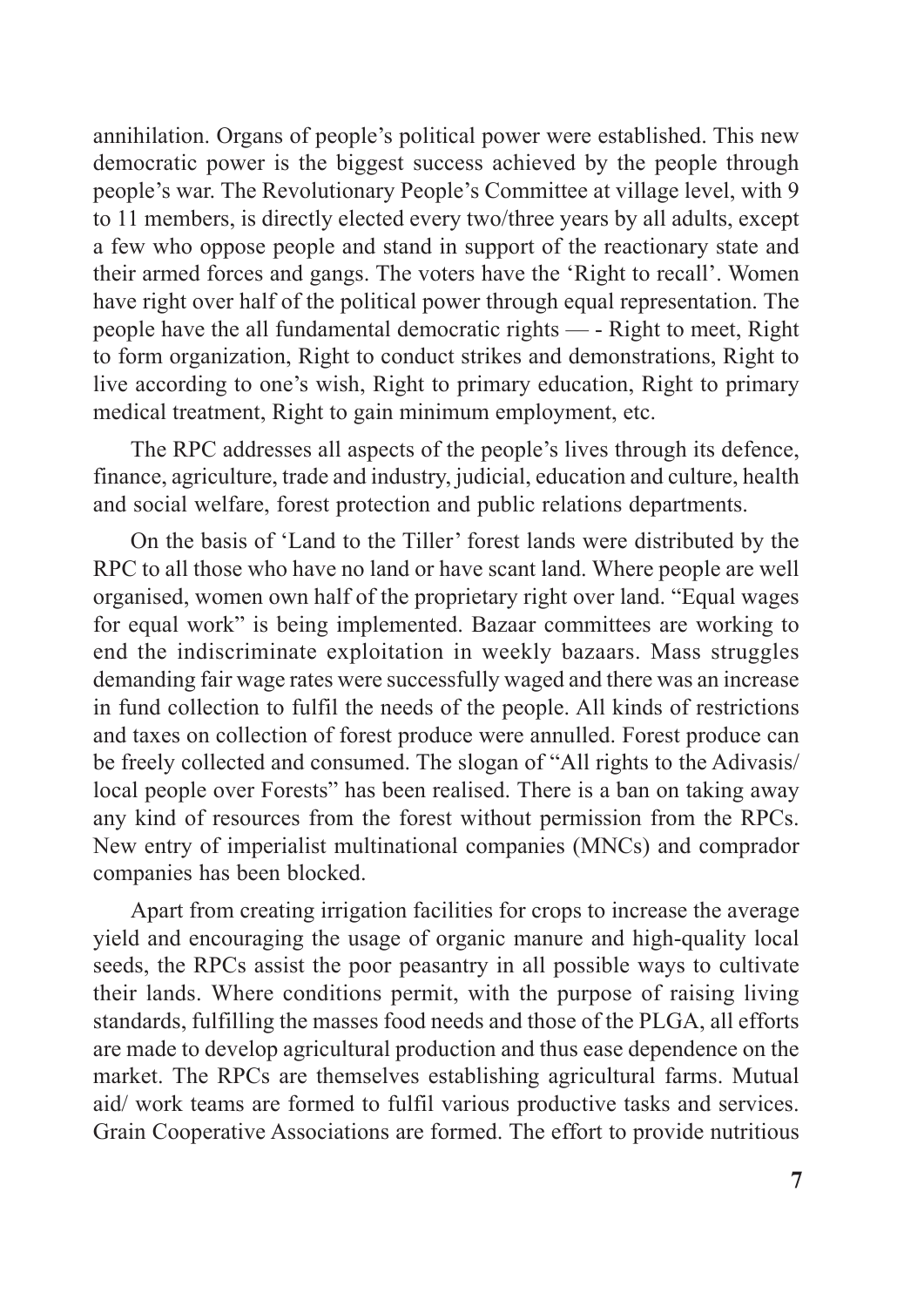food to people through planting orchards and growing vegetables and greens has begun. Encouragement is given to fish rearing in ponds. The party and PLGA participate in productive labour as a responsibility.

The development of class struggle and building of RPCs has opened doors for new developments in people's cultural life. As the free labour done for the tribal elders came to an end, people fulfilling their needs through mutual aid / work teams has increased. In adivasi areas, collective hunting which used to go on for weeks together was gradually discouraged. Instead, expending labour power on land levelling and creating irrigation facilities which promise growth in yield of agricultural products is increasing.

As the customs and rituals observed with blind faith are proving a hindrance to production and productive forces in the changing conditions, meetings are being held with traditional healers and priests and necessary changes are brought about through discussions. Apart from discouraging consumerism, RPCs are opposing forceful religious conversion of adivasis into Hinduism and Christianity. They also inculcate scientific thinking and atheism. Overspending in marriage ceremonies and death rituals has been reduced.

Women are more respected now. With the development of class struggle and the building of women's organisations, sexual exploitation of feudal lords and demeaning practices have been eliminated. Forced marriages and the Gotul system (practiced in some adivasi areas) have come down considerably. This liberated women and young women from social and psychological pressures.

Schools are opened as part of fulfilling the basic needs of the people. For the first time in history, in Dandakaranya, education is imparted in 'Koya', the majority people's mother tongue. Syllabi were prepared in the light of democratic-socialist ideas. In Bihar-Jharkhand too, special emphasis is laid on reaching education to the adivasis, dalits and other sections deprived of it. Health care is provided as part of fulfilling the basic needs of the people. Sanitation work and providing safe drinking water facilities are taken up actively by training up people's doctors in villages. Construction of houses with the mutual cooperation is taken up for people who do not have proper houses.

Indiscriminate felling of forests and the robbing of valuable timber by the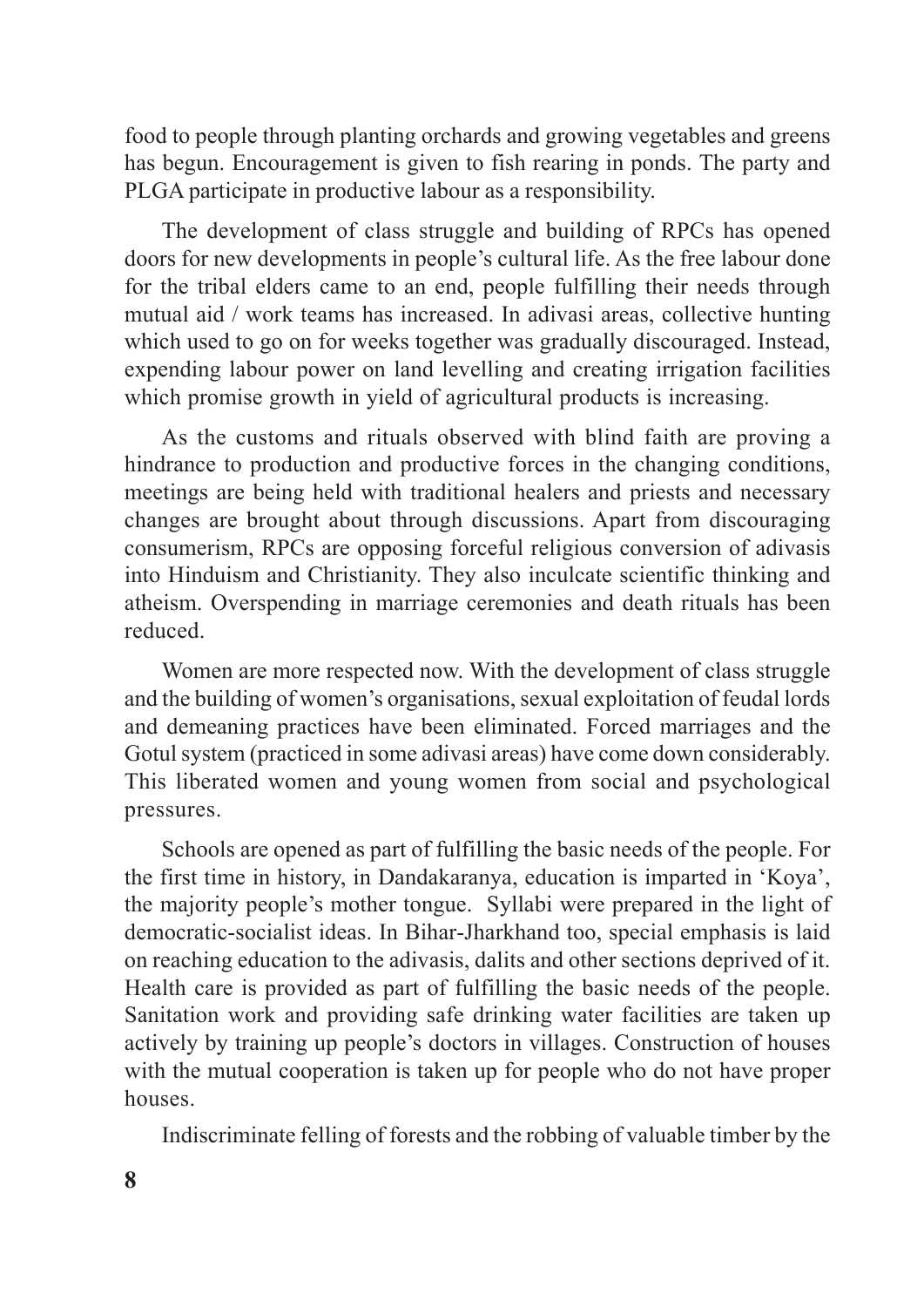government and the timber mafia was stopped. Instead of people felling trees according to their will and wish for their agricultural and domestic needs, RPCs are striving to fulfil the needs of the people and are regularising the felling of trees. Ban was imposed on pouring poison in river water to catch fish and catching birds which come to water sources in summer. Ban was imposed on hunting which is carried for commercial purposes to sell the meat. Thus preservation of wildlife is encouraged.

Delegates elected from village level RPCs have constituted Area RPCs. Similarly elected delegates from the Area level form the Divisional (District level) RPCs. This represents an extension of territory over which people exercise political power and create the new. It strengthens the advance towards building liberated areas and establishing a People's Government, confronting the Indian state.

Such are the fruits of the protracted people's war. More than three decades of hard sacrifice had already made significant advance in the war zones of Dandakaranya, Bihar-Jharkhand. Given the different situation in these two regions this advance took different forms, but was always guided by the politics of new democratic revolution. In Bihar-Jharkhand a stubborn struggle, backed by arms, to break the bonds of caste-feudalism, defeat upper casteist private armies, seize and distribute land, paving the way for the development of Krantikari Kisan Committees as leading centres. In Dandakaranya, the grounds were laid through struggles in which the adivasi peasantry was mobilised, arms in hand, to smash the authority of the forest department, private contractors and, in some areas, feudal lords or feudalistic tribal elders and end their exploitation. Party and mass organisations were built. Revolutionary armed forces, the People's Guerrilla Army and People's Liberation Guerrilla Army, were formed step by step. Thus embryonic forms of people's power emerged. The merger of the two revolutionary streams in 2004 made these gains, its experiences and lessons, the solid foundation for a bold, powerful, push forward. Its results are before you.

The growth of powerful mass struggles led by our party directed against anti-people projects and state repression is another significant development. Among them the struggles in Nandigram, Lalgarh, Narayanpatna and Kalinga Nagar stand out for the new forms of struggle they brought out and the broad unity they achieved. Forces led by our party have contributed much to the success of the long drawn struggle for separate Telengana. It has also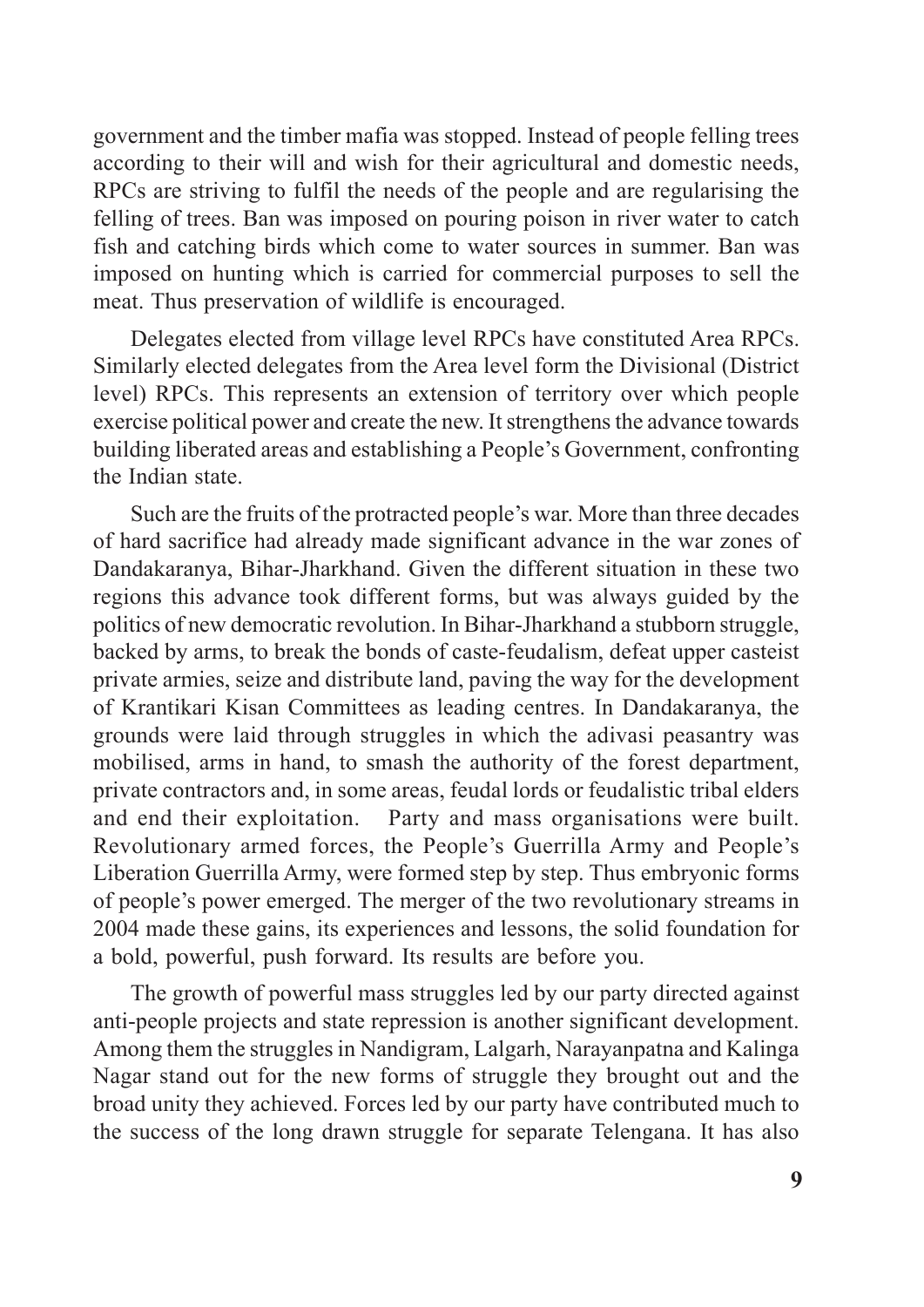provided strong support to many other mass struggles. This has helped them withstand state repression and attempts to divide them. Through all these struggles the right of the people over water, land and forests (jal-jangalzameen), their right to lead a life of dignity has been asserted.

On this occasion, we must specially mention the unparalleled role played by the people in the main guerilla zones of the revolutionary movement. It is they who bore the brunt of the repression. It is they who gave us confidence. Without their immense sacrifices and unbound enthusiasm this protracted people's war would have been impossible. Run down and scorned as 'backward', and in the process they are becoming the advanced, the path breakers. We hold them up, these makers of history, as glowing models before the whole country. We greet them and salute them!

The formation of the CPI (Maoist) as the single directing centre of the Indian revolution was acclaimed by the people in India and throughout the world. Where the people were inspired, their enemies despaired. True to the nature of all dying forces, they gathered their forces for more and more murderous attacks on the revolutionary forces. This was a total assault. Brute military force was combined with targeted capture and murder of CPI (Maoist) leaders. False talk of peace was coupled with filthy lies and canards. Killer gangs and vigilante forces were armed and set loose in a bid to pit the people against the people. Even then, braving heavy attacks and overcoming major losses the party, PLGA, RPCs and the revolutionary masses stood firm. Heavy blows were given, such as the heroic storming of the Jehanabad jail to liberate imprisoned revolutionaries and the historic seizure of the Nayagarh armoury to arm the PLGA. The historic Unity Congress-9th Congress (country-level gathering of party delegates) of the united party was successfully held. Ideological, political unity was deepened and strengthened. Its unified thinking was raised to a higher level. Its fighting capacity sharpened.

Rebuffed in their counter-revolutionary plans the Indian ruling classes launched 'Operation Green Hunt' in mid 2009 and are intensifying it day by day. They were backed and guided by imperialism, particularly US imperialism. This is a deadly 'war on the people'. It is not green, but red. Red with the blood of adivasis and other masses gunned down by the mercenary troops of the Indian state. Red with blood of the sons and daughters of the people who bravely fought till their death, however poorly armed and outnumbered they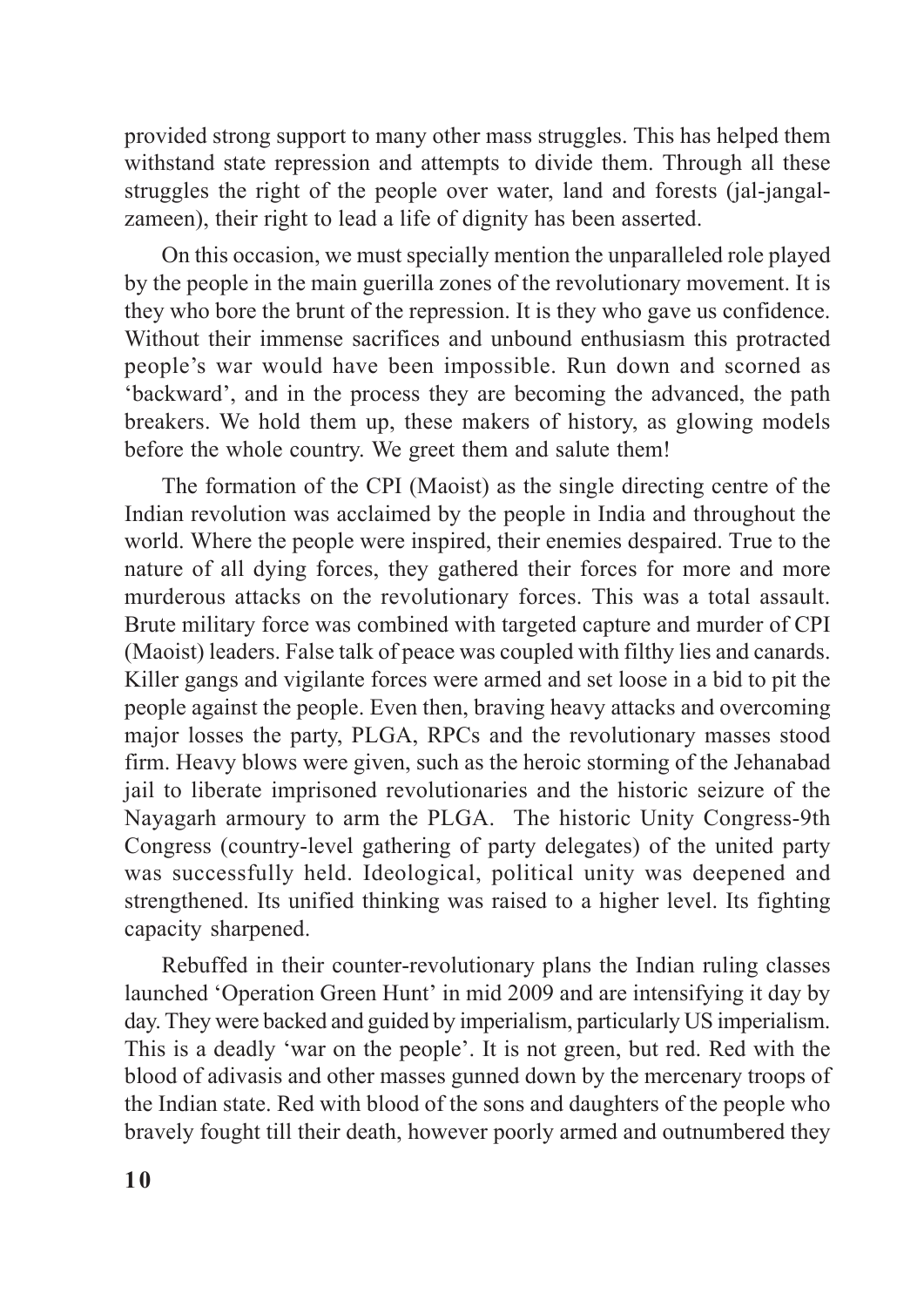were. This is a manhunt. Party, PLGA members are poisoned and murdered by coverts and counter-revolutionary gangs like the Trithiya Prasthuthi Samithi. It is a frenzied spree of attacks on people — murder, rape, razing down houses, loot, destruction of harvests and granaries, looting and slaughter of poultry and livestock by counter-revolutionary gangs, police and paramilitary forces. In Bihar, Jharkhand and Paschim Banga, relying on the worst traditions of British colonial suppression known as 'kurki japthi', the houses and property of those associated with the Maoist movement are seized by court orders. The hideous attack in Chintalnar area of Bijapur District, where they razed down four villages, killed and raped is a recent hideous example of state repression. The firing on a gathering of villagers, massacring 17, mostly women and children, at Sarkeguda, Bijapur District is another one. The Indian ruling classes and their political parties often cite lack of funds for not providing even basic amenities to the masses. But they think nothing of pouring in crores of rupees in order to deploy the latest technology in their war on the people. Already 500,000 Central and State mercenary troops have been thrown into this war. Another fifty thousand is on its way. The Air Force provides drones. It is now preparing for aerial attacks. The Army is engaged at brigade level in command and training. With great haste it is raising a special force within the Army for deployment against the Maoist led revolution.

The Indian state is getting ever more desperate and ferocious in its attacks. There is logic to this madness of waging 'war on the people', of 'pitting the people against the people'. Day by day the true condition of the country is being revealed. With 70 per cent of the population scrapping on at Rs. 20 per day, the rulers' tall claim about India entering the league of world powers is seen as a cruel spin story. In opposition to this stands the new armed force, new people's movements, new political power and society emerging in Central and Eastern India. This is beginning to attract wider attention, not only among the deprived but also among a broad section of patriots and progressives. It is increasingly seen as a real alternative to the destruction of human and natural resources by the rapacious exploitation and loot and oppression carried out in the name of development by the imperialist and Indian corporates. It holds up a democratic model where the oppressed classes and social sections— workers, peasantry, urban petty bourgeois, women, adivasis, dalits, national and religious minorities — will be freed from the domination of Brahminical caste-feudalism and all the reactionary values it promotes, serving as the social base of imperialism and colluding with the comprador-bureaucrat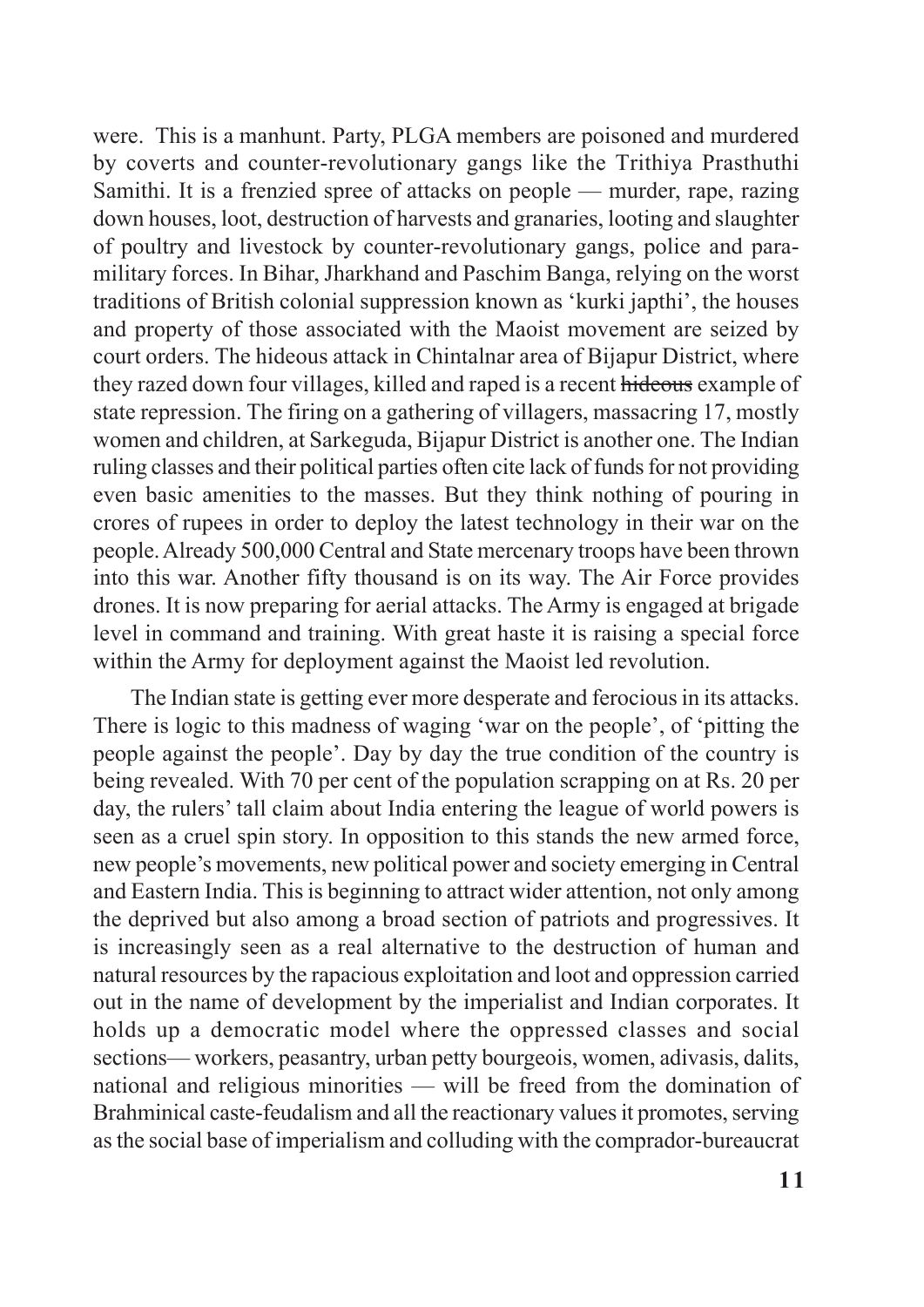bourgeoisie. It shows what is possible — how the landless and poor peasants will get land, how the tremendous energies of collective labour can be unleashed, how traditional knowledge can be harnessed in service of the new, how it is possible to preserve the environment keeping people's interests at heart and achieve a truly sustainable development. It shows in embryonic form the immense potential for a new India. An India that can only arise on the ashes of the existing one, after destroying the Indian state. Yes, there is every reason for the desperation of the Indian rulers. Everyday this new power and society exists, it drives in another nail into their coffins. They see their death in it. Therefore they madly hasten to destroy it.

There is something more. The Central and State governments in these regions had already signed a huge number of agreements, selling out the resources to foreign and Indian corporates. But the advance and expansion of the people's, with the involvement of the people, and the establishment of the people's power over land, water and forests spoilt their plans. Now they are under greater pressure. The imperialist system is in the grip of the worldwide economic crises. This is severely impacting the Indian economy. This crisis situation makes the enemies of the people, the imperialist MNCs and Indian compradors, ever more desperate to plunder the resources of our country and exploit the labouring classes to the hilt. Therefore the added haste to crush the struggling people, no matter how much blood is shed.

The boots of the mercenary troops trample the people. They beat them up and shoot them. But that is not all. They also come with 'gifts'. They shower all sorts of gadgets, hand out clothes and food, and insist on giving adivasi children lodging and free tuition. They take them from the remotest villages on "India tours". This is the 'soft touch' complementing the boots and bayonets. This is the sinister plan of US imperialism and their lackeys to lure a section of people and make them the base for building an informant network. They come with promises of reform and development, but only to divide the people. The aim is to isolate the Maoists and hasten the suppression of the revolutionary movement, destruction of the new political power and blocking the expansion of the people's war. And once that is realised it is back to business as usual, the business of denying basic rights and amenities to the people, the sell out of resources. If you want proof take a look at Saranda in Jharkhand. First, a sudden and all-out brutal attack with more than 10,000 troops to destroy the revolutionary organisations and drive out the PLGA. Then the establishment of a Special Saranda Development Authority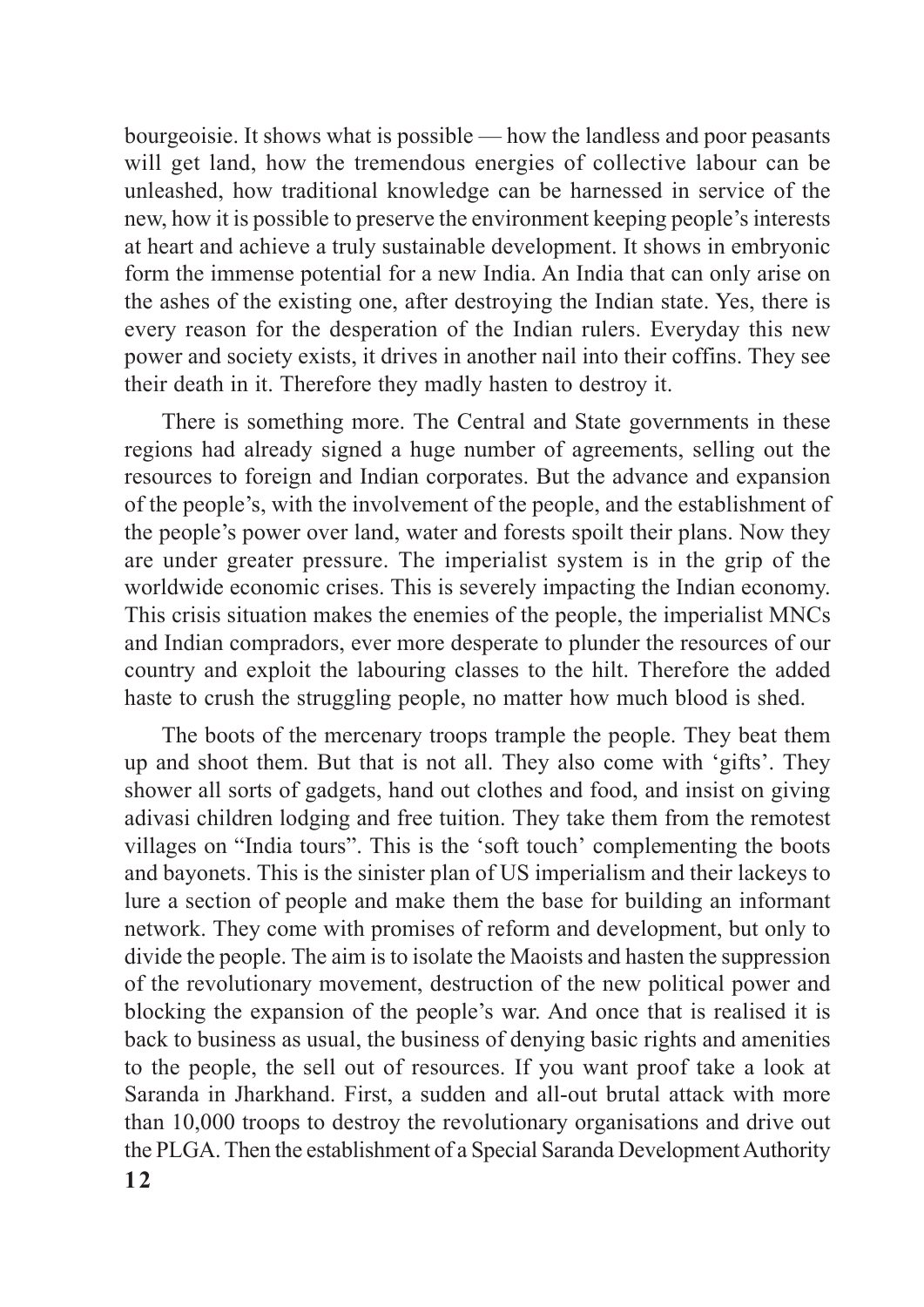with the promise to take basic amenities to all. And finally the real thing — a wholesale sell out of thousands of hectares of pristine forest land to Tata for its mining of iron ore and the entry of around 100 imperialist and comprador corporations into resource rich area; the return of the hated rule of the police station, bureaucrats and local exploiters. This is the actual course of the counter-revolutionary campaigns waged by the Indian state.

In India armed revolution is confronting armed counter-revolution. Combating the superior forces of the Indian state with guerrilla tactics of people's war the PLGA fights back. Unlike the aggressor, its strength lies in close ties with the masses, in its creativity and steely determination. The annihilation of whole company of the CRPF at Mukkaram (Dandakaranya) by the PLGA was a resounding rebuff to the Indian state's 'war on the people'. In a protracted people's war, it is not the control of territory but the preservation of the revolutionary military force that is decisive. Grasping this principle, the PLGA has evaded efforts of the Indian state to pin it down and destroy it. It has broken out of heavy encirclements by attacking small units of the enemy and breaching its circle. Withdrawing in the face of massive forces it circles around to hit back with all force when an opportunity arises. The Tongpal ambush (Dandakarnya) in which 15 mercenaries were annihilated, and 20 weapons and a large quantity of ammunition were seized and the Farsagaon (Jharkhand) ambush where 5 mercenaries were wiped out and 5 weapons seized testify to the strengths of a protracted people's war, a war that is led by a Maoist party and draws in the masses in their thousands. It is significant that these ambushes came in an area claimed to be 'cleared' by the Indian state. From January till June of this year, in the midst of two intense country-level suppression campaigns, covering 9 States, carried out during December-January 2013-2014 and in March, 39 actions were carried out by the PLGA.

The resistance to the Indian state's aggression against the new political force, new movement, power and new society is not just a matter of the PLGA. The masses are involved in it greatly. They participate in actions and in their preparations, provide food, shelter and information, help in maintaining supplies, and refuse to cooperate with the enemy. The People's Militia is a very important component of the PLGA. Apart from its role in actions, it has played an exceptional role in defeating the Salwa Judum and the attacks of Sendra and other counter-revolutionary vigilante gangs in various States. There are many instances where the masses have braved repression to seize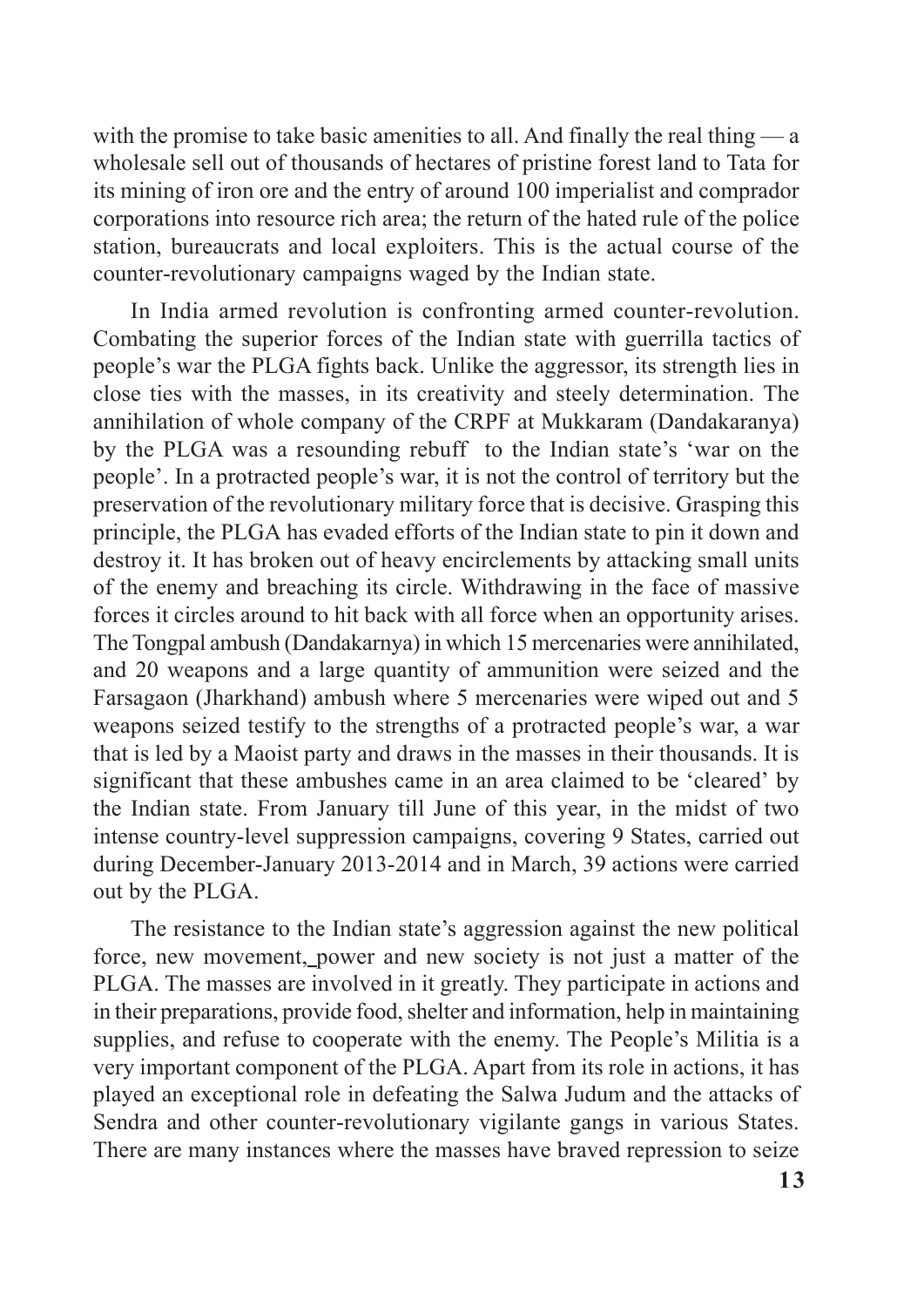back the bodies of martyrs and give them a befitting funeral. On some occasions they have collected all the goods distributed by the enemy forces and burnt them in bonfires. In Minpa the people joined with the PLGA and waged continuous struggle for more than a week forcing the enemy to close down its military camp. In Herrakoder masses mobilised from surrounding villages and forced the closure of a newly established camp through peaceful, but resolute, agitations. Women played an exemplary role in this. Broad sections of intellectuals, progressives and democrats have also come out in large numbers, in India and abroad, to protest the Indian state's 'war on the people' and expose its atrocities.

#### **Dear people,**

Our livelihoods, dignity and very existence are under multiple attacks by neo-liberal policies that intensify foreign and Indian corporates exploitation. In the name of mega projects, mines, power plants, dams, ports, airports, super-highways, metros, hi tech cities, tourist spots/resorts and Special Economic Zones, etc, lakhs and lakhs of our people are being driven out of their habitats. The destructive policies of the rulers are triggering of environmental disasters which take the lives of hundreds and render thousands homeless and penniless. They are enacting laws to cut down, one after the other, the rights won by workers. They are handing over more and more sectors of the economy to the control of imperialist multinationals. Agriculture is being shaped for deeper penetration of foreign capital and technology like genetic engineered plants. Land concentration is taking place in new forms as real estate 'land banks' and SEZs. Corporate farming is being promoted. Existing laws are being amended to assure that the chiefs of MNCs cannot be prosecuted here, no matter what crime they commit.

While they grab land for their projects, nothing is being done to address the cry for land from the deprived sections of the peasantry. Big landlords continue to monopolise this precious resource. They have branched out into sellers of chemical fertilisers and other modern inputs and buyers of agricultural produce. They either function directly as usurers or control cooperative societies. They are also MLAs, MPs and ministers of ruling class political parties, control the local bodies and wield influence over the police forces. Thus they exercise total control in alliance with the compradorbureaucrat bourgeoisie over the peasants and rural poor and are a big obstruction for country's progress.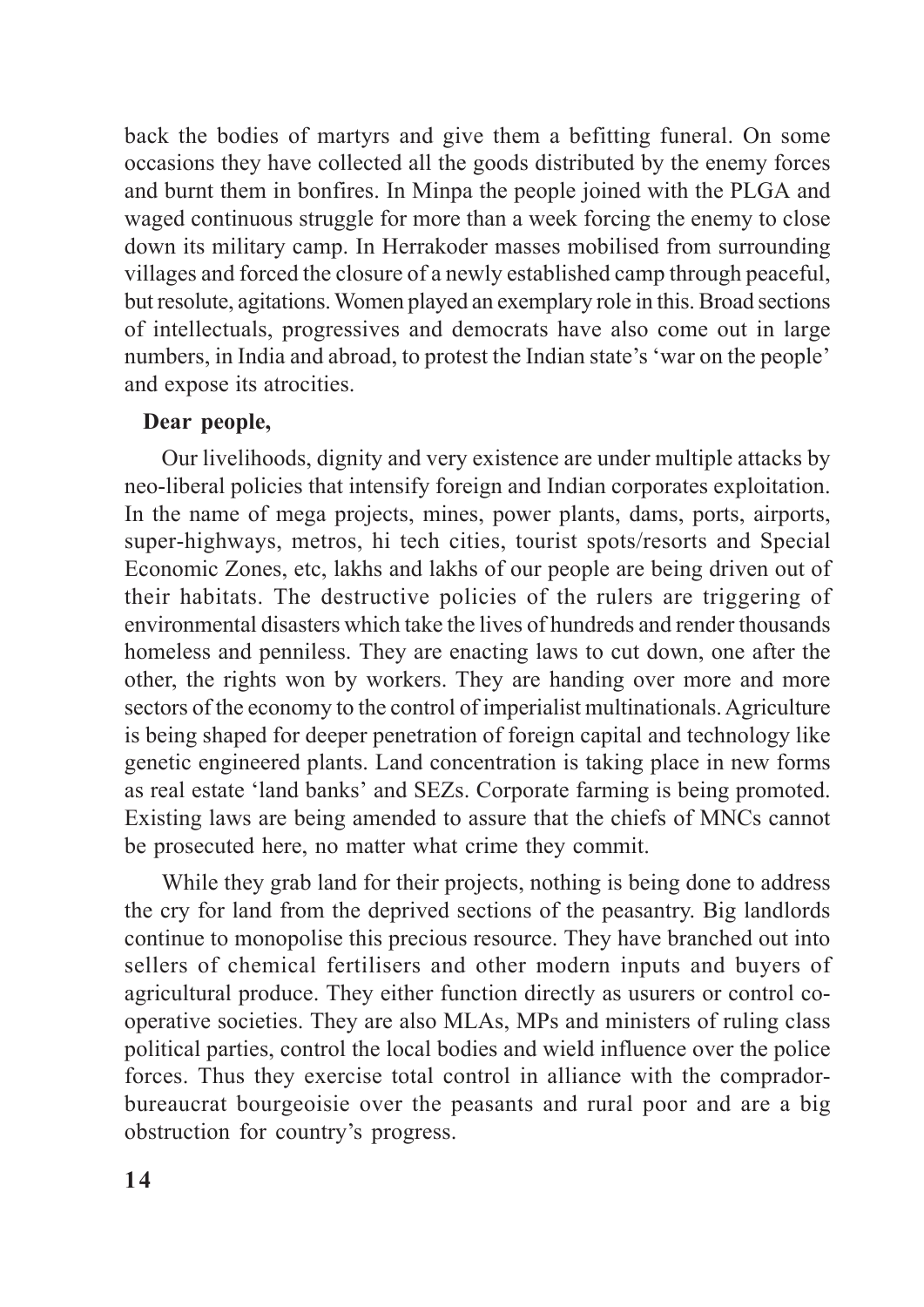Wherever the people protest they are met with brute force and black laws. While the farce of democracy is enacted with elections, the ground reality is one of increasing fascicisation. With the genocidal Modi, this tool of the fascistic RSS, in the Prime Minister's chair, Brahmanical Hindu fascism is consciously promoted by the ruling classes and their imperialist masters. The most reactionary religious fanaticism is fanned up to instigate sectarian violence, specially targeting the Muslim minority. Narrow chauvinism is whipped up to foster illusions of becoming a world power and thus cover up the abject dependence of the country. National cultures and religious diversities and even the formal federal structure of the country are sought to be effaced by sinister moves to impose a 'Hindi-Hindu' mould as supreme.

 The rulers know very well that the people's anger is boiling over. Every one of their political parties has been in government at the Central or State level or is now in power. All of them are exposed as equally anti-people, anticorrupt and corrupt. From time to time they parade one or the other reform. Through such reforms they hope to pacify the masses and breed inactivity and hope to continue and further intensify their exploitation and oppression. Thus the horrendous penetration of imperialism in the form of globalisation, privatisation and liberalisation is now window dressed as "globalisation with a human face". Yes, they will be smiling while they kick you out of your houses, or throw you out of your jobs, or bury you alive in your ancestral lands. It is like in the tactics of their 'war on the people'. First they brutalise you and then give you presents!

### **Dear people,**

Our country is at a critical juncture. Which road should it take? Onwards, to spread the flames of the people's war all over the country and achieve real liberation? Or backwards, to more deprivation, more dependence and more devastation? We await your decision, confident that you will recognise your destiny too in the fight we wage. Meanwhile, we hasten by throwing ourselves and all we have into battle against the Indian state and its foreign mentors. Starting from the martyrs of the historic Naxalbari armed peasant rebellion till today more than twelve thousand have laid down their lives for the great cause of destroying the three mountains bearing down on us. We well know that many more will have to bear that supreme sacrifice as we fight on. We communists will never shirk from sacrifice, for serving the people, for liberating the country. But we hasten. We hasten to quicken the advent of